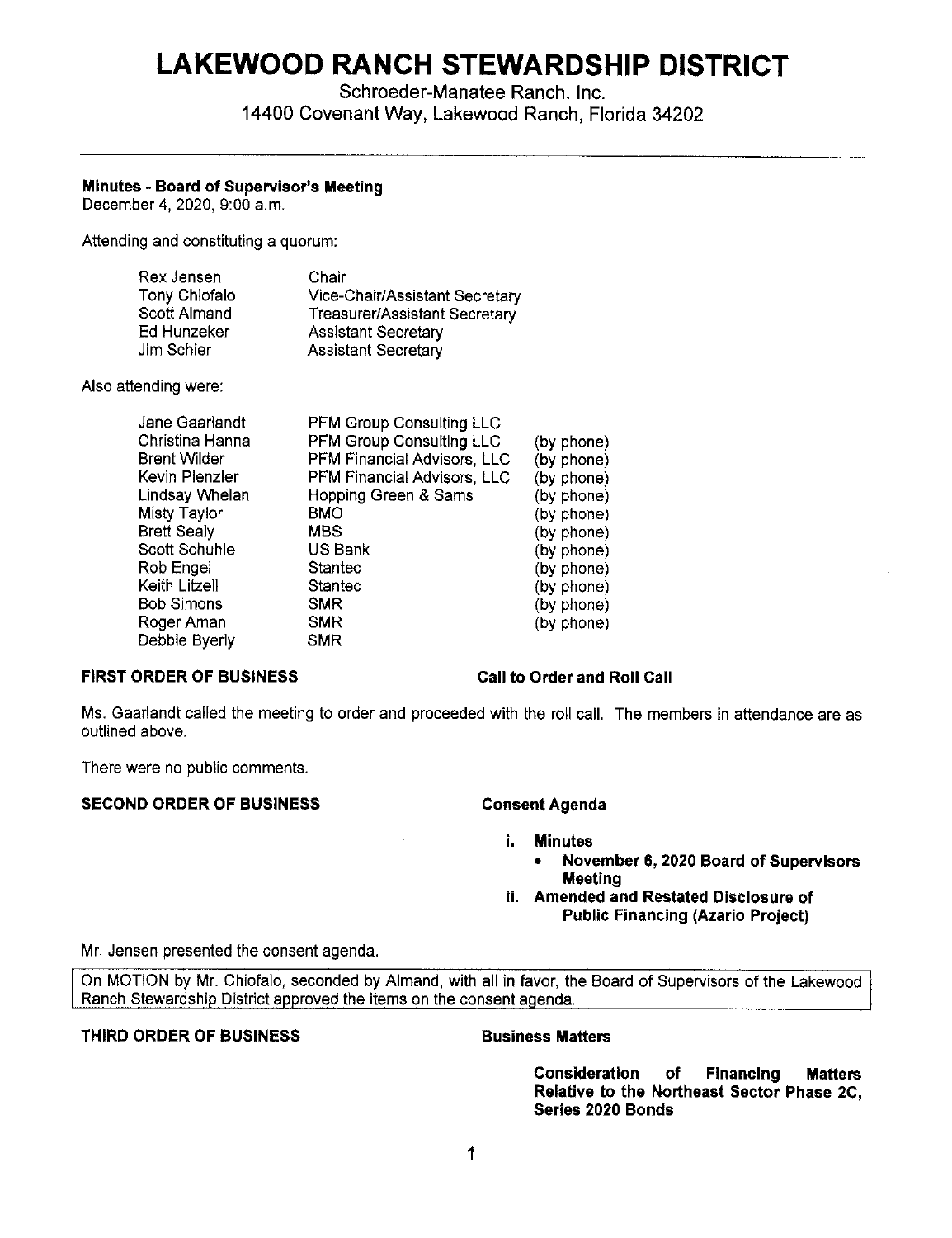# **A. Resolution 2021-13, Supplemental Assessment Resolution**

- **a. Supplemental Assessment Methodology Report**
- **B. Other Matters** (provided under separate cover)

Mr. Sealy provided details noting that the bonds had been very successfully priced. Similar to other issuances, the bonds were structured with four term bonds resulting in an arbitrage yield of 3.67%. The institutional participants were Nuveen, Franklin, and Goldman Sachs.

Ms. Whelan presented the resolution and its exhibits outlining the specifics terms of the pricing.

On MOTION by Mr. Almand, seconded by Mr. Chiofalo, with all in favor, the Board of Supervisors of the Lakewood Ranch Stewardship District approved Resolution 2021-13, Supplemental Assessment Resolution.

There were no additional items to consider.

**FOURTH ORDER OF BUSINESS Consideration of Financing Matters Relative to Star Farms project, Series 2021 Bonds** 

**A. Other Matters** (provided under separate cover)

Ms, Whelan noted that there were no documents to consider at this time.

**FIFTH ORDER OF BUSINESS Consideration of Bid Award for Pope Road Improvements Project (White Eagle Blvd. North 800± LF)** 

- **A. Award Recommendation Letter and Bid Tabulation**
- **B. Resolution 2021-14, Award of Contract**

Mr. Engel presented the recommendation to award the contract for Pope Road Improvements Project to Frederick Derr & Company Inc. for the total bid amount of [\\$626,747.95](https://626,747.95).

On MOTION by Mr. Chiofalo, seconded by Mr. Almand, with all in favor, the Board of Supervisors of the Lakewood Ranch Stewardship District approved Resolution 2021-14, Award of Contract.

**SIXTH ORDER OF BUSINESS Consideration of Joint Use Stormwater Management System Agreement (State Road 70 Pond 7 Lakewood Center CORE Project)** 

Ms. Whelan presented and provided details of the agreement.

On MOTION by Mr. Chiofalo, seconded by Mr. Almand, with all in favor, the Board of Supervisors of the Lakewood Ranch Stewardship District approved in substantial form the Joint Use Stormwater Management Svstem Aareement.

# **SEVENTH ORDER OF BUSINESS Financial Matters**

**Draw Requests & Requisitions** 

**Requisition List for Draw No. 38 Del Webb Series 2017 Bond** 

Mr. Almand presented for the Board's Consideration: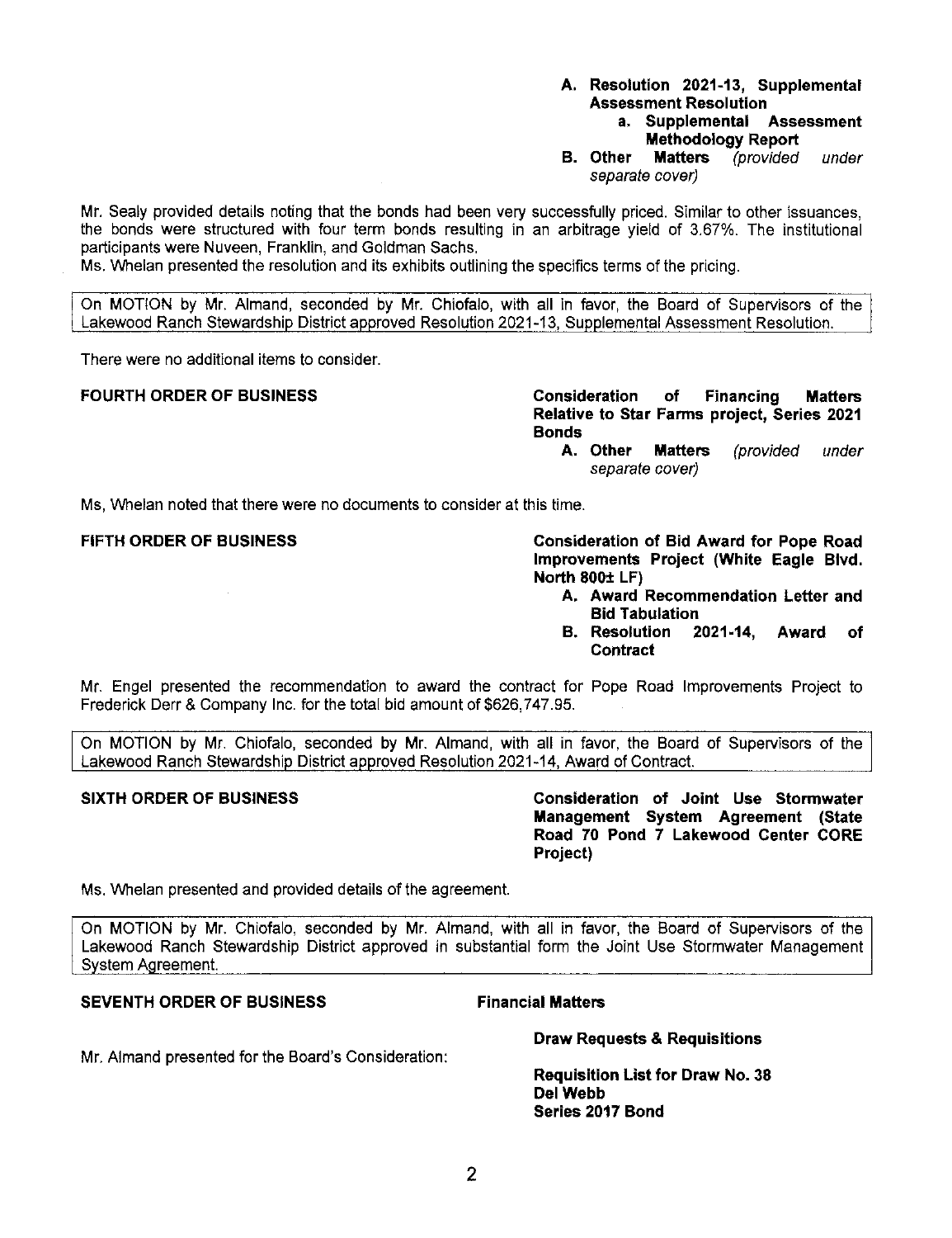On MOTION by Mr. Chiofalo, seconded by Mr. Schier, with all in favor, the Board of Supervisors of the Lakewood Ranch Stewardship District approved Requisition List No. 38 for Del Webb.

### **Requisition List for Draw No. 38 Lakewood Centre & NW Sector Pre-Funding**

On MOTION by Mr. Chiofalo, seconded by Mr. Schier, with all in favor, the Board of Supervisors of the Lakewood Ranch Stewardship District approved Draw No. 38 for Lakewood Centre & NW Sector.

> **Requisition List for Draw No. 24 Lakewood Centre & NW Sector Series 2018 Bond**

On MOTION by Mr. Chiofalo, seconded by Mr. Schier, with all in favor, the Board of Supervisors of the Lakewood Ranch Stewardship District approved Draw No. 24 for Lakewood Centre & NW Sector.

#### **Requisition List for Draw No. 17 Lakewood Centre North Pre-Funding**

On MOTION by Mr. Chiofalo, seconded by Mr. Schier, with all in favor, the Board of Supervisors of the Lakewood Ranch Stewardship District approved Draw No. 17, Lakewood Centre North -- Pre-Funding.

#### **Requisition List for Draw No. 2 Northeast Sector Phase 2B Series 2020 Bond**

On MOTION by Mr. Chiofalo, seconded by Mr. Schier, with all in favor, the Board of Supervisors of the Lakewood Ranch Stewardship District approved Draw No. 2 for Northeast Sector Phase 2B.

### **Requisition List for Draw No. 12 The Villages of Lakewood Ranch South Pre-Funding - Landowner/County Construction Funding Agreement**

On MOTION by Mr. Chiofalo, seconded by Mr. Schier, with all in favor, the Board of Supervisors of the Lakewood Ranch Stewardship District accepted the Construction Funding and approved payment of Requisition List No. 12 for The Villages of Lakewood Ranch South.

# **EIGHTH ORDER OF BUSINESS Compilation Report**

There were no comments to the financial statements.

**NINTH ORDER OF BUSINESS STATES Staff Reports** 

**Manager's Report - No Report** 

**Attorney's Report - No Report** 

**Engineer's Report** - Mr. Litzell presented for the Board's approval:

**Change Order No. 91 Under Specific Authorization No. 77 Staniec**